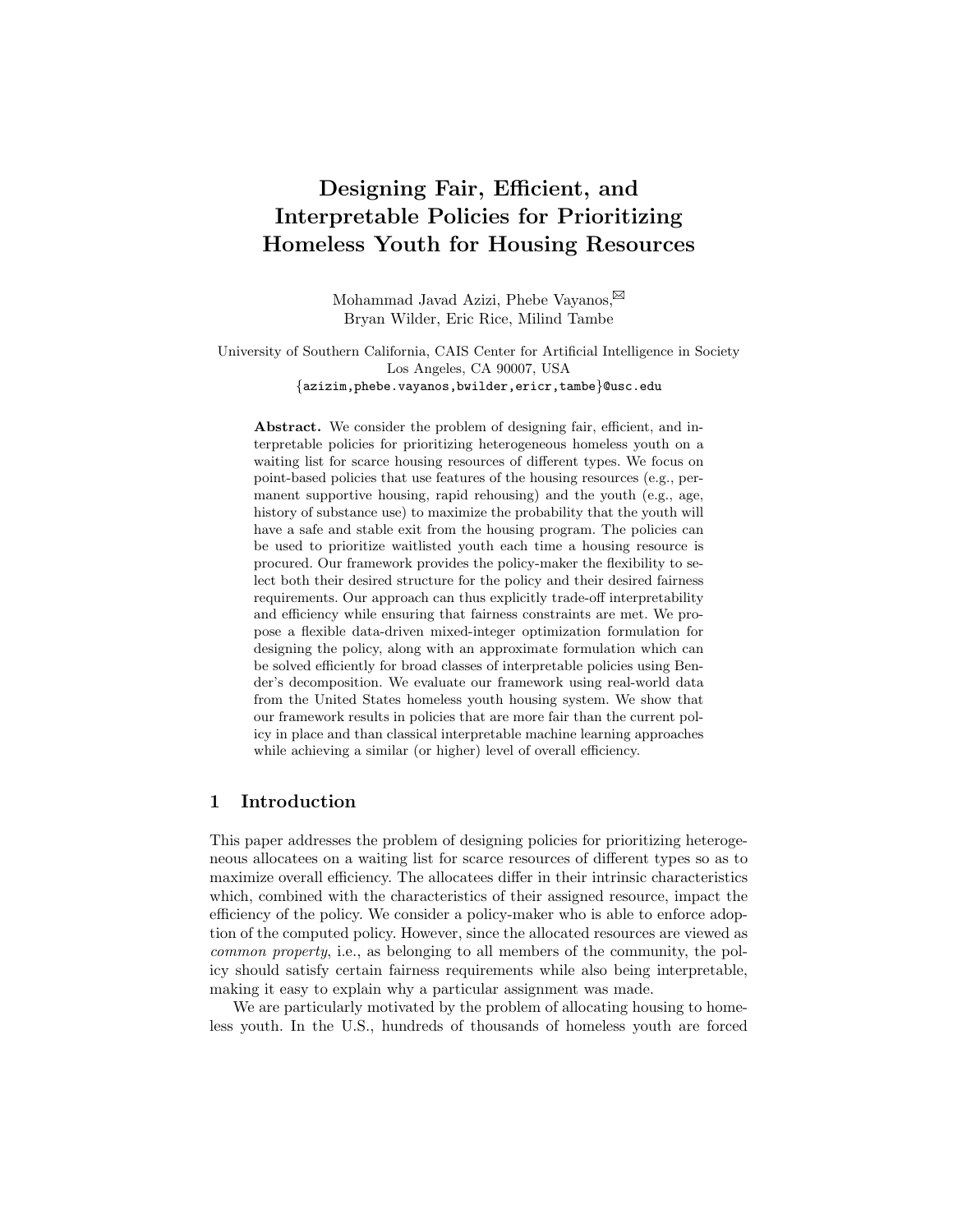to live in emergency shelters or on the streets, where they run a high risk of violence, substance abuse, and sexual exploitation [27]. To help support this vulnerable population, the U.S. government directs federal resources towards programs that assist homeless youth [21]. The Homeless Management Information System (HMIS) database collects information on these services. Analysis of the HMIS database has shown that providing housing to homeless individuals produces large gains in long-term health and stability [22, 5]. Unfortunately, the number of homeless youth in the U.S. far exceeds the housing resources available [9]. Moreover, once a house is procured, there are potentially hundreds of local homeless youth that are eligible for the resource.

Given the immense difference that housing programs can make for youth, policy-makers and communities must allocate these precious resources efficiently. Most communities employ a Coordinated Entry System (CES) in which organizations within the same community pool both their housing resources and youth. When a housing resource becomes available, the waitlisted youth are ranked based on a set of priority rules and the house is allocated to the highest ranking individual  $[9].<sup>1</sup>$  The current prioritization tool, the TAY Triage Tool,<sup>2</sup> ranks the youth based on a vulnerability score, the Next Step Tool (NST) score, that relies on six key experiences that increase the risk of prolonged homelessness [23]. Thus, the current policy is not directly tied to outcomes (due mostly to lack of outcome data at the time of design). Instead, it is purely based on factors intrinsic to each youth that determine their ability to exit homelessness without supportive housing. The increasing availability of outcome data, combined with a strategic push to better coordinate housing resources [21], constitute a significant opportunity to improve the current policy to better match supply and demand for resources. We now summarize the main desiderata of such a policy:

- (a) Maximize Efficiency. Given the scarcity of housing resources , it is critical to design an efficient policy explicitly tied to outcomes for allocating houses to the homeless youth. We thus seek to improve upon the efficiency of the current policy (which is not tied to outcomes) as measured in terms of the expected number of stably housed youth at the end of the intervention.
- (b) Ensure Fairness. Housing resources constitute common property and can prove invaluable for the homeless youth. It is thus natural to seek an allocation policy that is in some sense fair. Since there is no universally accepted measure of fairness, the proposed framework should afford the policy-maker the flexibility to select the fairness criteria that they wishes to enforce. For example, one could require that the probability of a stable exit for a youth in the system should be equal across different races, or independent of the vul-

<sup>&</sup>lt;sup>1</sup> To date there is no regulation in place that enforces the current policy. However, previous analysis has shown that communities follow this policy in practice [20].

<sup>&</sup>lt;sup>2</sup> Transition Age Youth (TAY) is a Service Prioritization Decision Assistance Tool that can be accessed at http://orgcode.nationbuilder.com/tools\_you\_can\_use. It is incorporated work from the TAY Triage Tool of Rice [23] which can be accessed at http://www.csh.org/wp-content/uploads/2014/02/TAY\_TriageTool\_2014.pdf.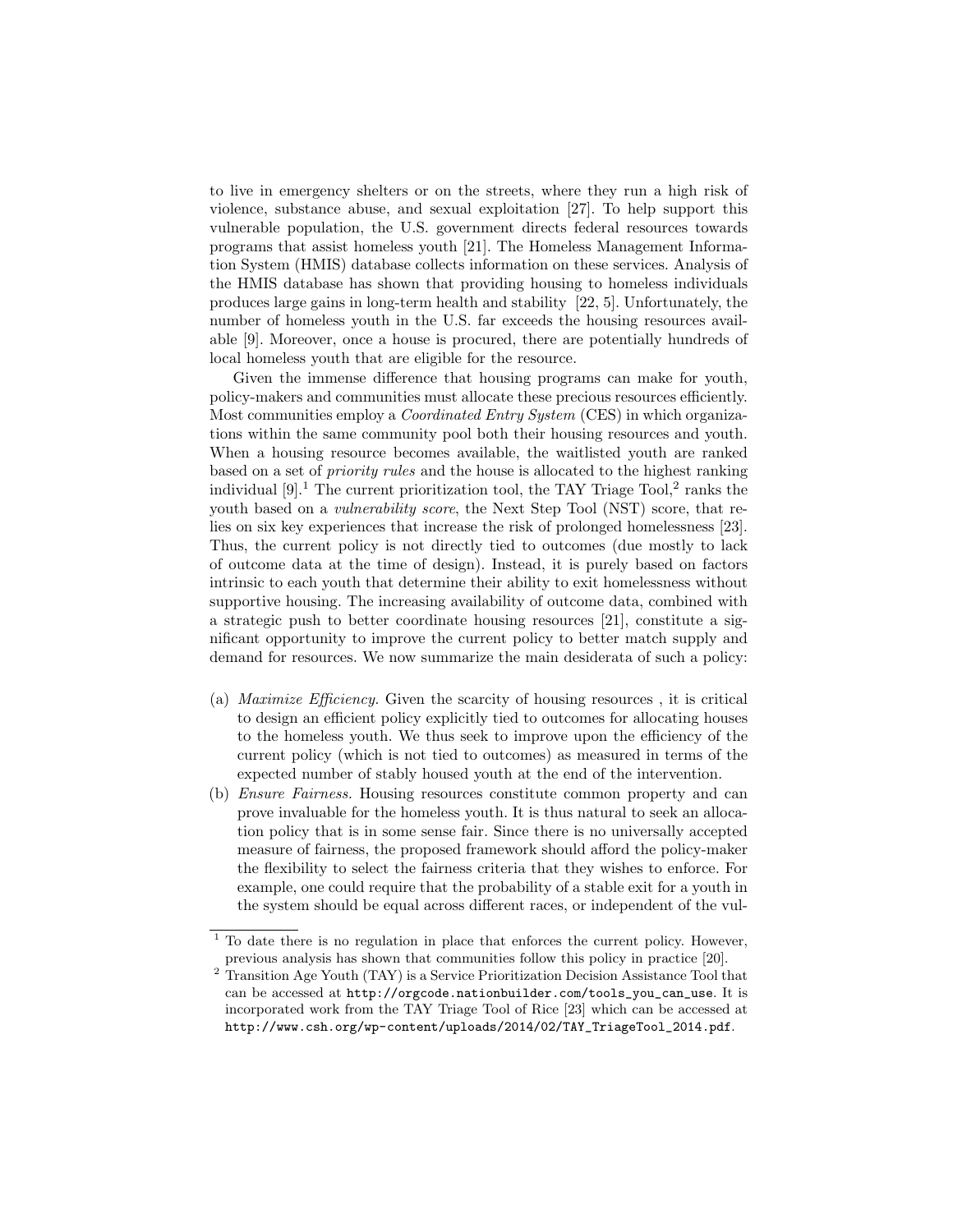nerability score of the youth so that, independently of their backgrounds and past experiences, youth are equally likely to transition into stable housing.

(c) Customize Interpretability. Currently, communities can decide to comply or not with a recommended allocation. Hence, policies should be interpretable: it should be easy to explain the structure of the policy and to justify a particular matching. For example, a policy which assigns priority based on a linear scoring rule may be viewed as interpretable. From our discussions with communities across the country, it appears that much of the success of the current policy can be attributed to its interpretability. Since interpretability is subjective, we allow the policy-maker to customize the policy structure.

Given the above desiderata, a natural question is: how to design classes of policies that conveniently trade-off between efficiency, fairness, and interpretability? We note that this question arises in many other contexts, e.g., in the design of policies for the U.S. Kidney Allocation System and the U.S. Public Housing Program. In this paper, we propose a framework for designing such policies that is applicable to all these contexts. We now summarize our main contributions:

- (a) We introduce a data-driven framework for optimizing over interpretable policies, to which a policy-maker may add flexibly defined fairness constraints. We give a mixed-integer program for computing optimal policies.
- (b) To enhance scalability for complex policy classes, we give an approximate solution approach which relaxes the problem to a form amenable to Bender's decomposition. This offers significant speedup and allows us to optimize over much more sophisticated policies (e.g., multi-level decision trees, compared to linear policies in previous work).
- (c) We conduct an empirical evaluation using real-world data from homeless youth across the U.S. We compare to both the status-quo TAY prioritization as well an an array of approaches from the literature. Our exact approach offers significant improvements in fairness compared to previous approaches for optimizing the same class of models, while our approximate approach allows us to improve fairness in a complementary way, by using a more expressive class. In both cases, we obtain efficiency comparable to the best (unfair) alternatives, and better than the status-quo TAY.

Literature Review. Allocation problems have been studied extensively in computer science and operations research. Much of this work considers incentives issues, where agents may misreport their true preferences to obtain a better match [1, 26, 13, 8], and the focus is on satisfying axiomatic properties (e.g. Pareto optimality or strategy-proofness). We do not consider strategic reporting since information reported by the youth can generally be verified. Instead, we focus on balancing efficiency, fairness, and interpretability. None of these goals are considered in this previous work, and all are crucial features of our domain. Another line of research considers nonstrategic online resource allocation, e.g., in the "Adwords" setting [7, 4, 19]. The focus here is on algorithms which provably approximate the optimal efficiency. By contrast, our goal is to find exactly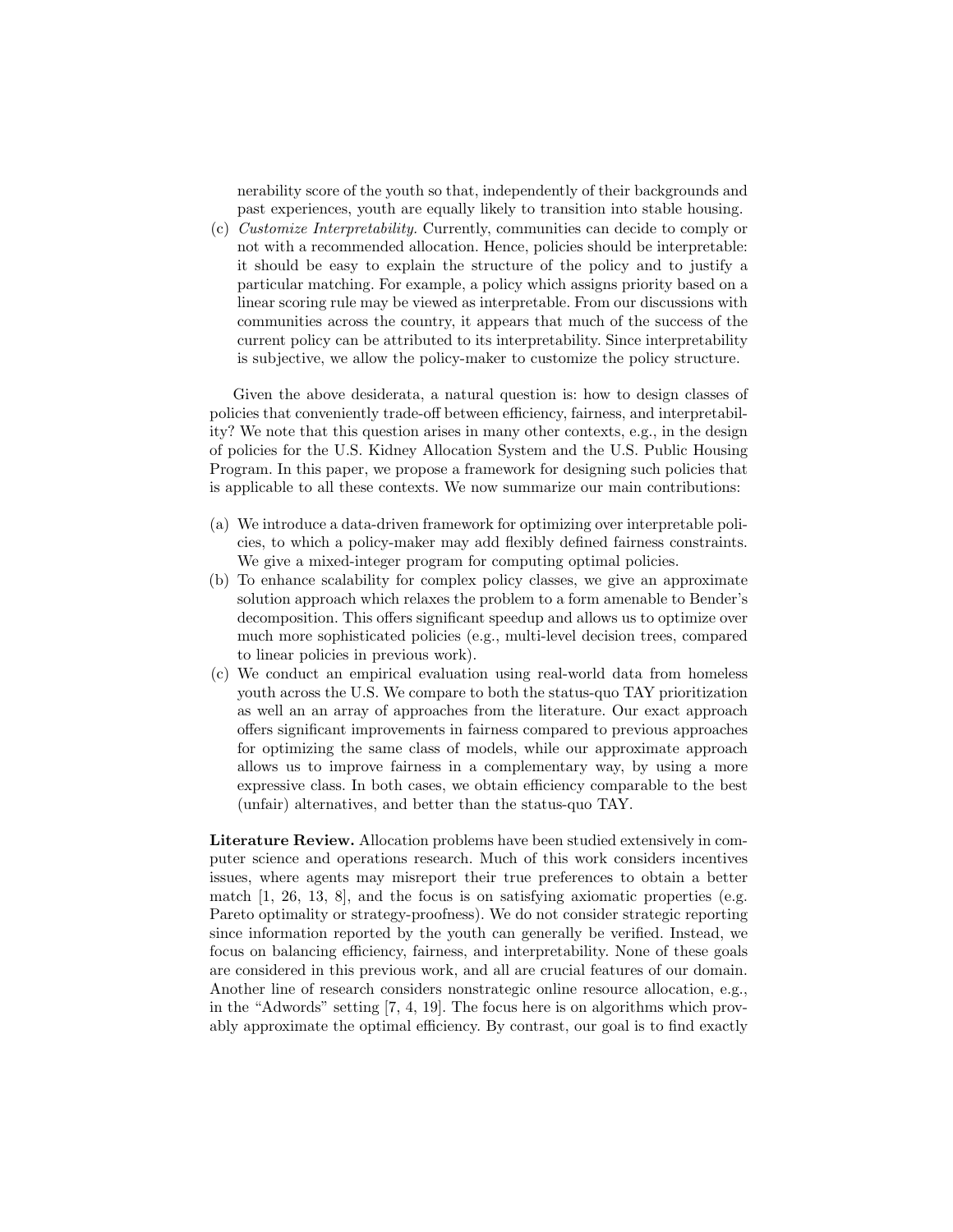optimal policies out of a feasible set which is constrained by fairness and interpretability. Lastly, much previous work considers organ (e.g., kidney) allocation [25, 11, 24, 2]. Our paper is most closely related to that of Bertsimas et al. [2], who optimize the U.S. Kidney Allocation System over a class of linear policies. We improve upon their approach in several ways:  $(i)$  we propose an *exact* formulation of the allocation problem that enables us to guarantee fairness, while Bertsimas et al. use a heuristic method that cannot guarantee fairness; *(ii)* our model is exact, incorporating the order in which youth and housing resources arrive, to provide accurate prioritization;  $(iii)$  we consider larger classes of interpretable policies (e.g., based on decision trees). These contributions translate into substantial empirical improvement.

Our work is also related to recent applications of mixed-integer programming to machine learning [3, 17, 18]. Our approach uses a mixed-integer program (MIP) to optimize over classes of policies (linear models, decision trees) also used in the machine learning literature. Previous work has shown the promise of using MIPs in machine learning; however, we are not aware of any work using such techniques to construct policies for resource allocation.

Lastly, our work is related to interpretable machine learning. Many interpretable models have been proposed, including decision rules [29, 14], decision sets [12] and generalized additive models [15, 16]. In this work, motivated by the policies currently used in the homeless youth housing system and U.S. Kidney Allocation System, we build on decision trees, which have been used to create interpretable models in many contexts [28, 10, 6]. We make two contributions compared to this previous work. First, we introduce two new model classes which generalize decision trees to respectively allow more flexible branching structures and the use of a linear scoring policy at each node of the tree (Examples 3 and 4 of Section 2.3). Second, we use these models to parameterize the allocation policy itself rather than the learning system. Thus, the final policies produced by our system are interpretable, not just the predicted success probabilities.

Notation. We denote sets (resp. random variables) using uppercase blackboard bold (resp. uppercase script) font. We denote the indicator function with  $\mathcal{I}(\cdot)$ .

## 2 Model, Problem Statement, and Interpretable Policies

### 2.1 System Model

We model the homeless youth housing allocation system as an infinite stream of housing resources indexed by  $h \in \{1, \ldots, \infty\}$  that must be allocated to an infinite stream of youth indexed by  $y \in \{1, \ldots, \infty\}$ . Associated with each housing resource h is a random feature vector  $\mathscr{F}_h \in \mathbb{R}^{n_h}$  which includes, without loss of generality, the (random) arrival time  $\mathscr{A}_h \in \mathbb{R}$  of the house in the system and may also include e.g., the type of house (rapid rehousing, permanent supportive housing, etc.). Accordingly, associated with each youth  $y$  is a random feature vector  $\mathscr{G}_y \in \mathbb{R}^{n_y}$  which includes the arrival time  $\mathscr{T}_y \in \mathbb{R}$  of the youth in the system and may also include e.g., the intrinsic characteristics of the youth (age,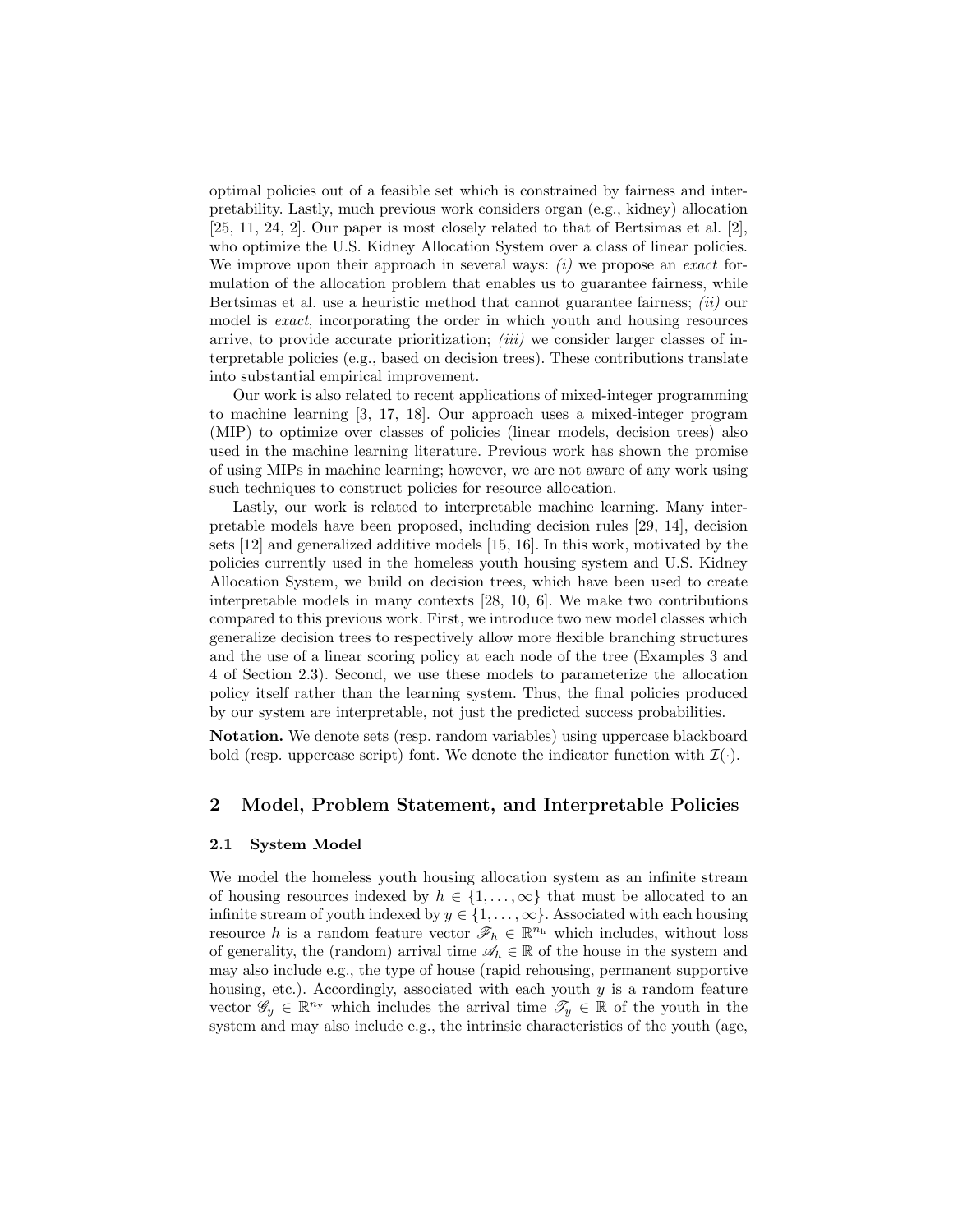history of abuse, history of substance use, etc.). Not all youth are eligible for all housing resources. Whether a youth is compatible with a particular house can be determined based on the features of the house and the youth. We let  $\mathbb{M}(\mathscr{F}_h) \in \mathbb{R}^{n_y}$  denote the set of all youth feature vectors that are compatible with house h. For example, we may wish to enforce that  $\mathbb{M}(\mathscr{F}_h) := \{ \mathscr{G}_y : \mathscr{A}_h \geq \mathscr{T}_y \}$ so that a house must be allocated immediately upon arrival in the system. Thus, youth y is eligible for house h if and only if  $\mathscr{G}_y \in \mathbb{M}(\mathscr{F}_h)$ . The probability of a successful outcome (a safe and stable exit) when youth  $y$  is placed in house  $h$  is denoted by  $p(\mathcal{G}_y, \mathcal{F}_h)$ . The probability of a successful outcome if youth y is not offered a house is denoted by  $\bar{p}(\mathscr{G}_y)$ . We assume that both these quantities are perfectly known (can be estimated from data). In our numerical experiments, see Section 5, we will estimate these quantities using data from the HMIS database.

Our aim is to design interpretable parametric point-based policies that prioritize the youth for housing resources so as to maximize overall welfare. In particular, we consider parametric policies with parameter vector  $\beta \in \mathbb{R}^n$  that map the features of the youth and the house to a score, see Section 2.3 for examples of such policies. We denote the score obtained for a youth  $y$  and house  $h$ for a given parameter choice  $\beta$  by  $\pi_\beta(\mathscr{G}_y, \mathscr{F}_h)$ . Then, youth y will have priority over youth y' if  $\pi_\beta(\mathscr{G}_y, \mathscr{F}_h) > \pi_\beta(\mathscr{G}_{y'}, \mathscr{F}_h)$ . We assume that ties are broken using a suitable tie-braking rule (e.g., at random). We thus let  $\mathscr R$  be a permutation of the set  $\{1,\ldots,\infty\}$  where the quantity  $\mathcal{R}(y)$  denotes the tie-breaking score of youth y: when  $\pi_{\beta}(\mathscr{G}_v, \mathscr{F}_h) = \pi_{\beta}(\mathscr{G}_{v'}, \mathscr{F}_h)$ , youth y will be given priority over youth y' if and only if  $\mathcal{R}(y) > \mathcal{R}(y')$ .

Given a parameter vector  $\beta$  we now formalize the allocation process. For  $t \in [0,\infty]$ , we let  $\mathbb{Y}(t)$  denote the set of youth that are available in the system at time t. We omit the dependence of  $\mathbb{Y}(t)$  on  $\beta$  to minimize notational overhead. Thus,  $\mathbb{Y}(0)$  denotes the initial state of the system. Suppose that a youth y arrives in the system at time t. Then  $\mathbb{Y}(t+) = \mathbb{Y}(t) \cup \{y\}$ . Suppose instead that house  $h$  arrives in the system at time  $t$ . Then, the house will be allocated, among all the compatible youth, to the one with the highest score (accounting for the tie breaking rule). In particular, it will be assigned to the youth<sup>3</sup>

$$
y^* = \operatorname*{argmax}_{y} \left\{ \mathcal{R}(y) : y \in \operatorname*{argmax}_{y} \left\{ \pi_{\beta}(\mathcal{G}_y, \mathcal{F}_h) : \mathcal{G}_y \in \mathbb{M}(\mathcal{F}_h), y \in \mathbb{Y}(t) \right\} \right\}.
$$

Subsequently, youth  $y^*$  leaves the system, i.e.,  $\mathbb{Y}(t+) = \mathbb{Y}(t) \setminus \{y^*\}$ . Thus, given  $\beta$ , the allocation system generates: (i) an infinite random sequence  $\{(\mathscr{Y}_i(\beta), \mathscr{H}_i)\}_{i=1}^{\infty}$ of matches, where  $\mathscr{H}_i \in \{1,\ldots,\infty\}$  denotes the *i*th allocated house and  $\mathscr{Y}_i(\beta)$ the youth to which the *i*th house is allocated under the policy with parameters  $\beta$ , and (ii) a set  $\lim_{t\to\infty} \mathbb{Y}(t)$  of youth that will never receive a house.

#### 2.2 Problem Statement

Given the model described in Section 2.1, the expected probability of a safe and stable exit across all youth is a complicated function of the parameters  $\beta$  and is

<sup>&</sup>lt;sup>3</sup> By construction, there will be at most one youth in this set. Moreover, since there is a severe shortage of houses, we can assume w.l.o.g. that this set will never be empty.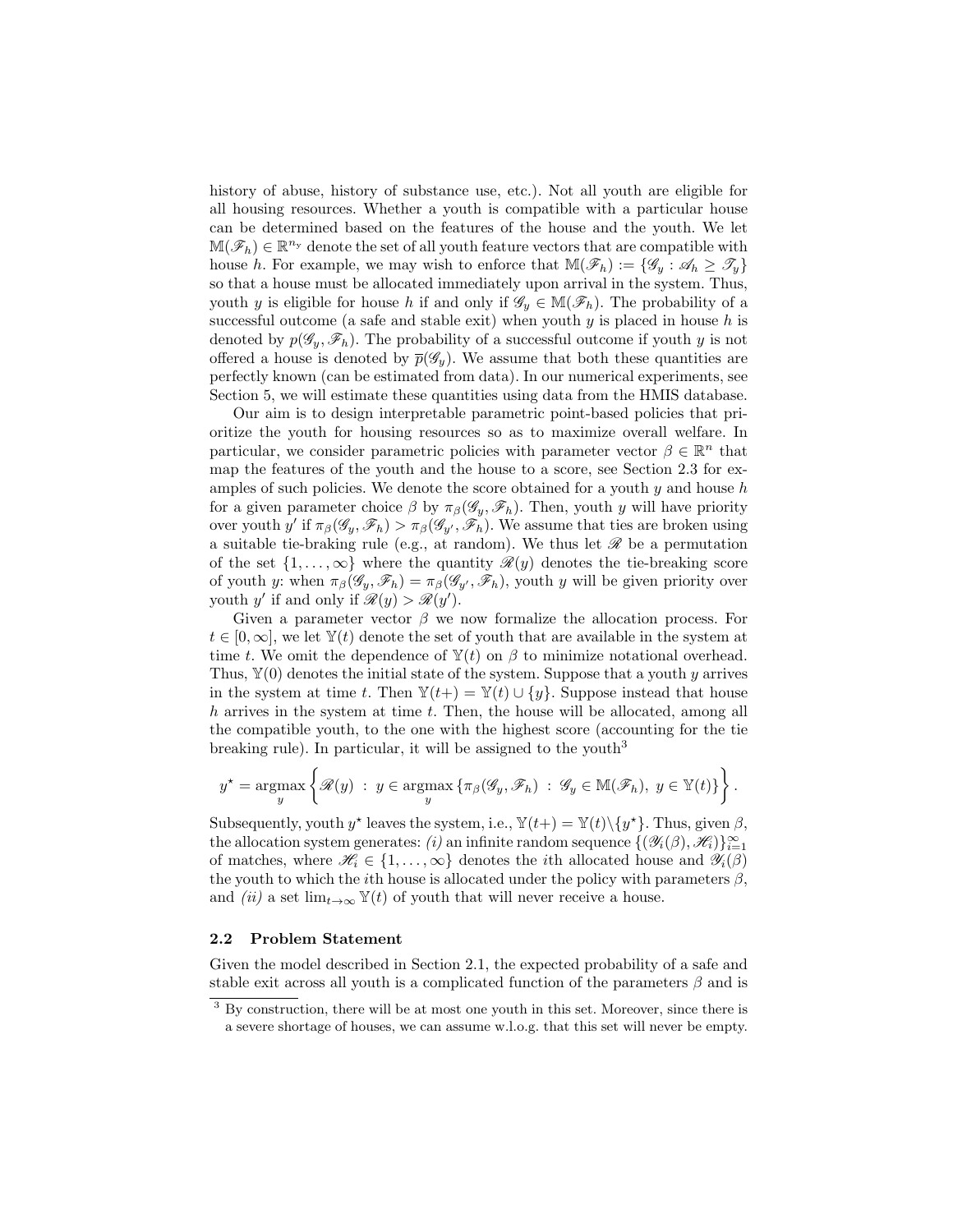expressible as

$$
\mathcal{P}(\beta) := \mathbb{E}\left[\lim_{N\to\infty}\frac{1}{N}\sum_{i=1}^N p(\mathscr{G}_{\mathscr{Y}_i(\beta)},\mathscr{F}_{\mathscr{H}_i}) + \lim_{t\to\infty}\frac{1}{|\mathbb{Y}(t)|}\sum_{\mathscr{Y}\in\mathbb{Y}(t)}\overline{p}(\mathscr{G}_{\mathscr{Y}})\right],
$$

where the expectation is taken with respect to the distribution  $\mathbb P$  of the random features of the houses and the youth, which include their arrival times and determine permissible matchings. The first (second) part in the expression above corresponds to the probability that a randomly chosen youth that received (did not receive) a house will have a safe and stable exit under the matching.

From the desiderata of the policy described in the Introduction, we wish to be able to enforce flexible fairness requirements. These requirements take the form of set-based constraints on the random sequence  $\{(\mathscr{Y}_i(\beta), \mathscr{H}_i)\}_{i=1}^{\infty}$  of matches. For example, we may require that, almost surely, the proportion of all houses that provide permanent support that go to individuals with high vulnerability scores is greater than  $40\%$ . We denote by  $\mathbb F$  the set in which the sequence of matchings is required to lie. Then, choices of  $\beta$  are restricted to lie in the set

$$
\mathbb{S} := \{ \beta \in \mathbb{B} \; : \; \{ (\mathscr{Y}_i(\beta), \mathscr{H}_i) \}_{i=1}^{\infty} \in \mathbb{F}, \; \mathbb{P}\text{-a.s.} \},
$$

where  $\mathbb{B} \subseteq \mathbb{R}^n$  captures constraints that relate to interpretability of the policy (e.g., constraints on the maximum number of features employed, see Section 3.2).

The problem faced by the policy-maker can then be expressed compactly as

$$
\text{maximize } \{ \mathcal{P}(\beta) \, : \, \beta \in \mathbb{S} \}. \tag{1}
$$

Unfortunately, Problem (1) is very challenging to solve since the relation between  $\beta$  and the random sequence  $\{(\mathscr{Y}_i(\beta), \mathscr{H}_i)\}_{i=1}^{\infty}$  can be highly nonlinear, while the distribution of the features of the youth and the houses is unknown. In Section 3, we will propose a data-driven mixed-integer optimization approach for learning the parameters  $\beta$  of the policy in Problem (1).

#### 2.3 Interpretable Policies

In what follows, we describe several policies that can be employed in our framework and that possess attractive interpretability properties.

Example 1 (Linear Scoring Policies). A natural choice of interpretable policy are linear (or affine) in the features of the houses and the youth. These are expressible as  $\pi_{\beta}(\mathscr{G},\mathscr{F}) := \beta^{\top}(\mathscr{G},\mathscr{F})$ , where one uses one-hot encoding to encode categorical features. The feature vector can naturally be augmented by nonlinear functions of the features available in the dataset as one would do in standard linear regression. To reinforce interpretability, one may wish to limit the number of permitted non-zero coefficients of  $\beta$ .

Example 2 (Decision-Tree-Based Scoring Policies). We refer to those policies that take the form of a tree-like structure (in the spirit of decision-trees in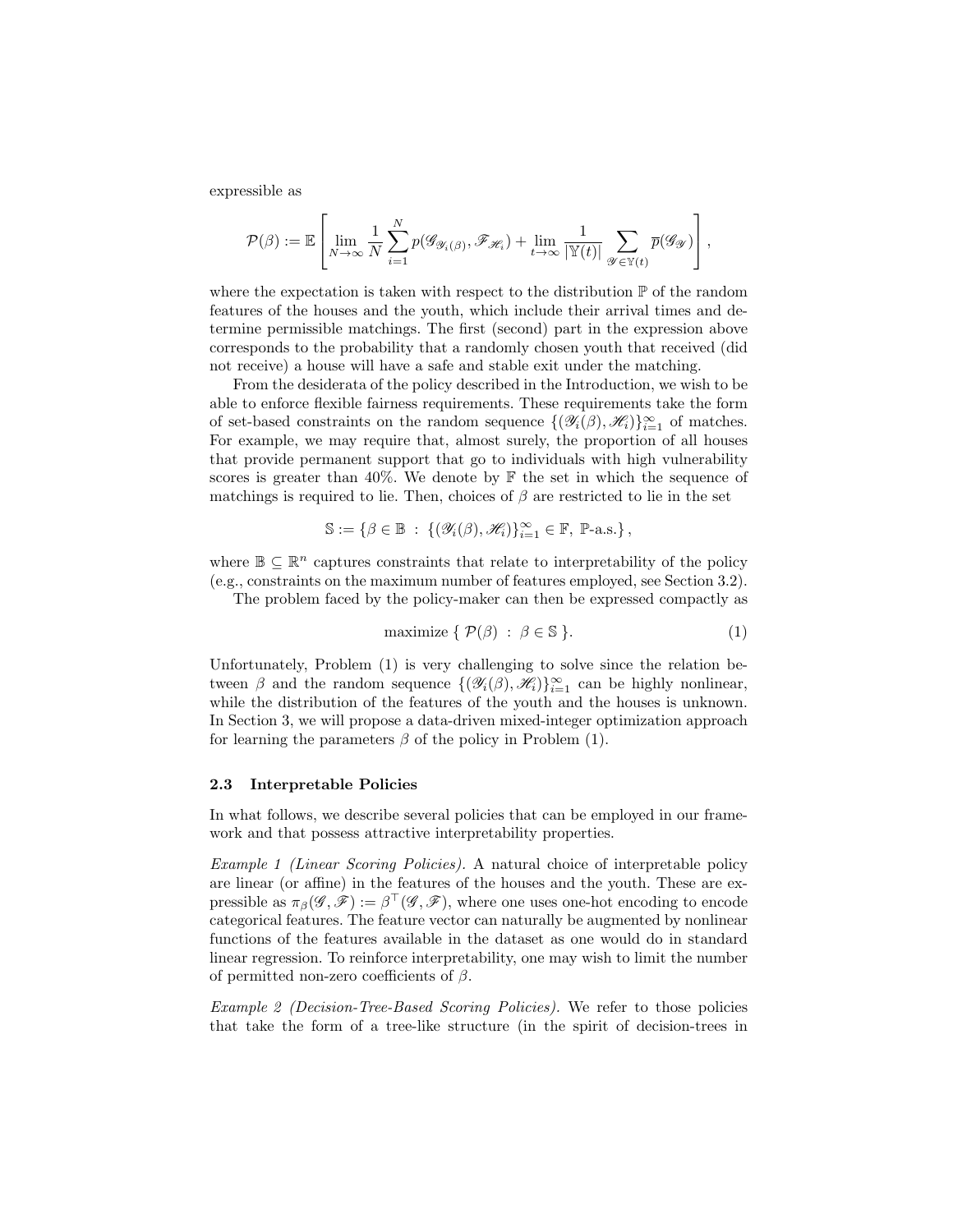machine learning, see Introduction) as decision-tree-based scoring policies. In each internal node of the decision-tree, a "test" is performed on a *specific feature* (e.g., if the age of the youth is smaller than 18). Each branch represents the outcome of the test, and each leaf node represents the score assigned to all the youth that reach that leaf. Thus, each path from root to leaf represents a classification rule that assigns a unique score to each youth. All youth that reach the same leaf will have the same score. In these policies, the policy-maker selects the depth K of the tree. The vector  $\beta$  collects the set of features to branch on at each node and either the set of feature values that will be assigned to each branch (for categorical features) or the cut-off values (for quantitative features). Thus, these policies partition the space of features into  $2^K$  disjoint subsets. Letting  $\mathbb{S}_{\ell}$ denote the set of all feature values that belong to the  $\ell$ th subset and  $z_{\ell}$  the score assigned to that subset, we have  $\pi_\beta(\mathscr{G}, \mathscr{F}) := \sum_{\ell=1}^{2^K} z_\ell \mathcal{I}((\mathscr{G}, \mathscr{F}) \in \mathbb{S}_\ell)$ . We note that, while these policies are exponential in  $K$ , to maximize interpretability,  $K$ should be kept as small as possible. To improve interpretability further, one may require that each feature be branched on at most once.

Example 3 (Decision-Tree-Based Policies enhanced with Linear Branching). A natural variant of the policies from Example 2 is one where policies take again the form of a tree-like structure, but this time, each "test" involves a linear function of several features (e.g., whether a vulnerability measure of the youth is greater than 10). In this setting, the vector  $\beta$  collects the coefficients of the linear function at each node and the cut-off values of the branching.

Example 4 (Decision-Tree-Based Policies enhanced with Linear Leafing). Another variant of the policies from Example 2 is one where rather than having a common score for all youth that reach a leaf, instead, a linear scoring rule is employed on each leaf. Thus,  $\pi_{\beta}(\mathscr{G}, \mathscr{F}) := \sum_{\ell=1}^{2^K} [\beta_{y,\ell}^\top \mathscr{G} + \beta_{h,\ell}^\top \mathscr{F}] \mathcal{I}((\mathscr{G}, \mathscr{F}) \in \mathbb{S}_{\ell}),$ and the parameters to be optimized are augmented with  $\beta_{y,\ell}$  and  $\beta_{h,\ell}$  for each  $\ell$ .

In addition to the examples above, one may naturally also consider decisiontree-based policies enhanced with both linear branching and linear leafing.

## 3 Data-Driven Framework for Policy Calibration

In Section 2.1, we proposed a model for the homeless youth housing allocation system and a mathematical formulation (Problem (1)) of the problem of designing fair, efficient, and interpretable policies for allocating these scarce resources. This problem is challenging to solve as it requires knowledge of the distribution of the uncertain parameters. In this section, we propose a data-driven mixedinteger optimization formulation for learning the parameters  $\beta$  of the policy, thus approximating Problem (1).

### 3.1 A Data-Driven Mixed Integer Optimization Problem

We assume that we have at our disposal a dataset that consists of:  $(i)$  a (finite) stream  $\mathbb H$  of housing resources that became available in the past and their associated feature vectors  $f_h \in \mathbb{R}^{n_h}$ ,  $h \in \mathbb{H}$ ; and  $(ii)$  a (finite) stream Y of youth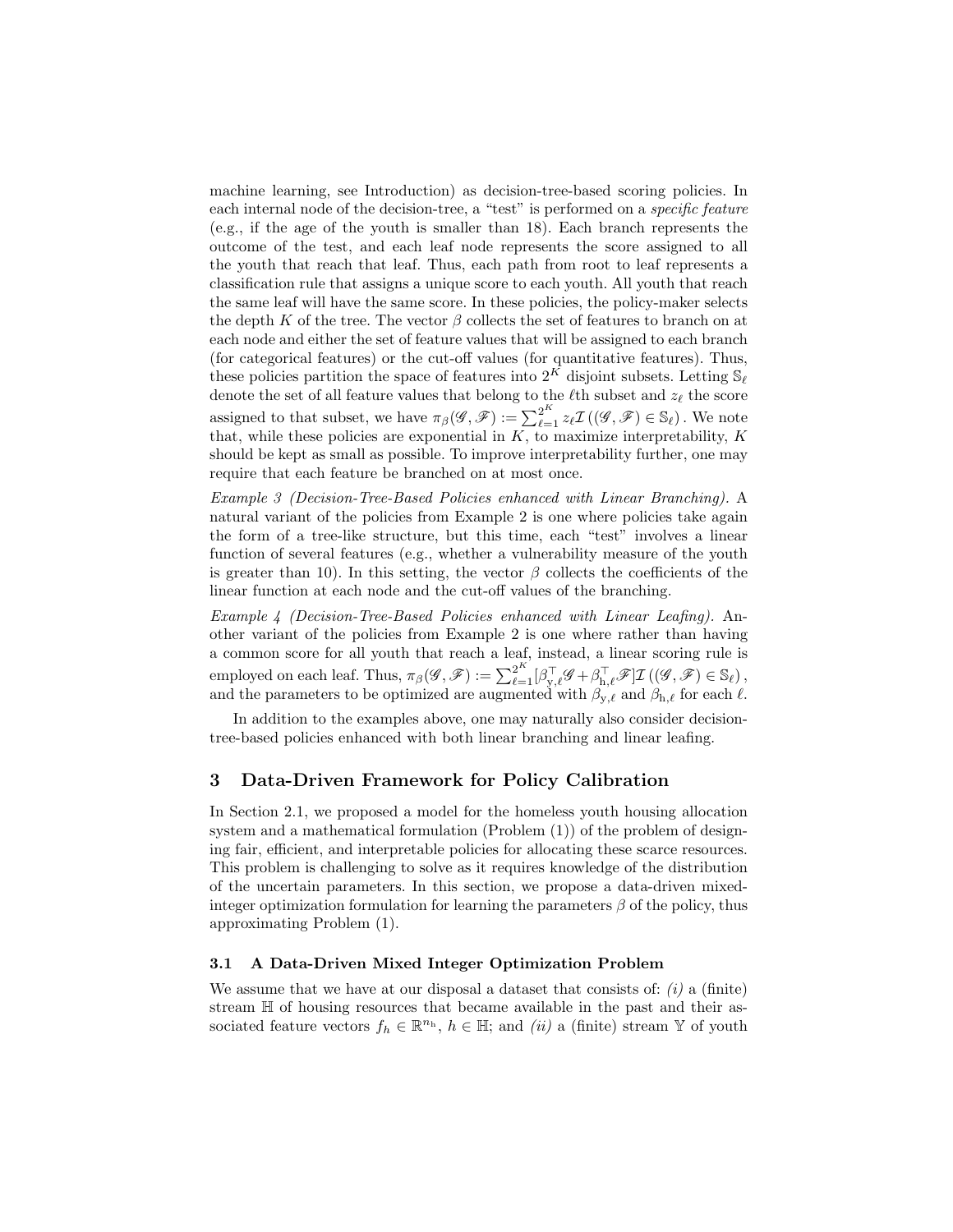waitlisted for a house and their associated feature vectors  $g_y \in \mathbb{R}^{n_y}$ . We let  $\alpha_h$ (resp.  $\tau_y$ ) denote the arrival time of house h (resp. youth y) in the system. For convenience, we define

$$
\mathbb{C} := \{(y, h) \in \mathbb{Y} \times \mathbb{H} : g_y \in \mathbb{M}(f_h)\},\
$$

and also let  $p_{yh} := p(g_y, f_h)$ ,  $\overline{p}_y := \overline{p}(g_y)$ , and  $\rho_y := \mathscr{R}(y)$ . Using this data, the problem of learning (estimating) the parameters  $\beta$  of the policy can be cast as a mixed-integer optimization problem. The main decision variables of the problem are the policy parameters  $\beta$ . Consider the MIP

maximize 
$$
\sum_{y \in \mathbb{Y}} \left[ \sum_{h \in \mathbb{H}} p_{yh} x_{yh} + \overline{p}_y \left( 1 - \sum_{h \in \mathbb{H}} x_{yh} \right) \right]
$$
  
\nsubject to  $\pi_{yh} = \pi_\beta(g_y, f_h)$ ,  $\forall y \in \mathbb{Y}$ ,  $h \in \mathbb{H}$   
\n $\forall y \in \mathbb{Y}$ ,  $h \in \mathbb{H}$ ,  
\n
$$
x_{yh} = 1 \Leftrightarrow \begin{cases} (y, h) \in \mathbb{C}, & \sum_{h' \neq h : \alpha_{h'} \leq \alpha_h} x_{yh'} = 0, \text{ and} \\ \forall y' : (y', h) \in \mathbb{C} \text{ and } & \sum_{h' : \alpha_{h'} \leq \alpha_h} x_{y'h'} = 0, \\ (\pi_{yh} > \pi_{y'h}) \text{ or } (\pi_{yh} = \pi_{y'h} \text{ and } \rho_y > \rho_{y'}) \end{cases}
$$
\n $\beta \in \mathbb{B}$ ,  $x \in \mathbb{F}$ ,  $x_{yh} \in \{0, 1\} \forall y \in \mathbb{Y}$ ,  $h \in \mathbb{H}$ .

In addition to  $\beta$ , the decision variables of the problem are the assignment variables x and the scoring variables  $\pi$ . Thus,  $x_{yh}$  indicates whether house h is allocated to youth y under the policy with parameters  $\beta$  and  $\pi_{uh}$  corresponds to the score of youth  $y$  for house  $h$  under the policy. The first (second) part of the objective function corresponds to the probability that youth  $y$  will be successful if they do (do not) receive a house under the policy with parameters  $\beta$ . The first constraint in the formulation defines the scoring variables in terms of the parameters  $\beta$  and the features of the youth and the house. The second constraint is used to define the assignment variables in terms of the scores: it stipulates that youth y will receive house h if and only if:  $(i)$  the two are compatible,  $(ii)$  youth y is still on the waitlist, and *(iii)* youth y has higher priority over all youth that have not yet been allocated a house in the sense that they score higher using the scoring policy dictated by  $\beta$  (combined with the tie-breaking rule).

Next, we show that if  $\mathbb F$  is polyhedral, Problem (2) can be solved as a mixedinteger linear optimization problem provided one can define the scores  $\pi$  using linear inequalities. The main decision variables of this problem are the policy parameters  $\beta$ . Consider the MIP

maximize 
$$
\sum_{y \in \mathbb{Y}} \left[ \sum_{h \in \mathbb{H}} p_{yh} x_{yh} + \overline{p}_y \left( 1 - \sum_{h \in \mathbb{H}} x_{yh} \right) \right]
$$
 (3a)

subject to 
$$
\pi_{yh} = \pi_{\beta}(g_y, f_h) \quad \forall y \in \mathbb{Y}, h \in \mathbb{H}
$$
 (3b)

$$
\sum_{h \in \mathbb{H}} x_{yh} \le 1 \quad \forall y \in \mathbb{Y}, \quad \sum_{y \in \mathbb{Y}} x_{yh} \le 1 \quad \forall h \in \mathbb{H}
$$
 (3c)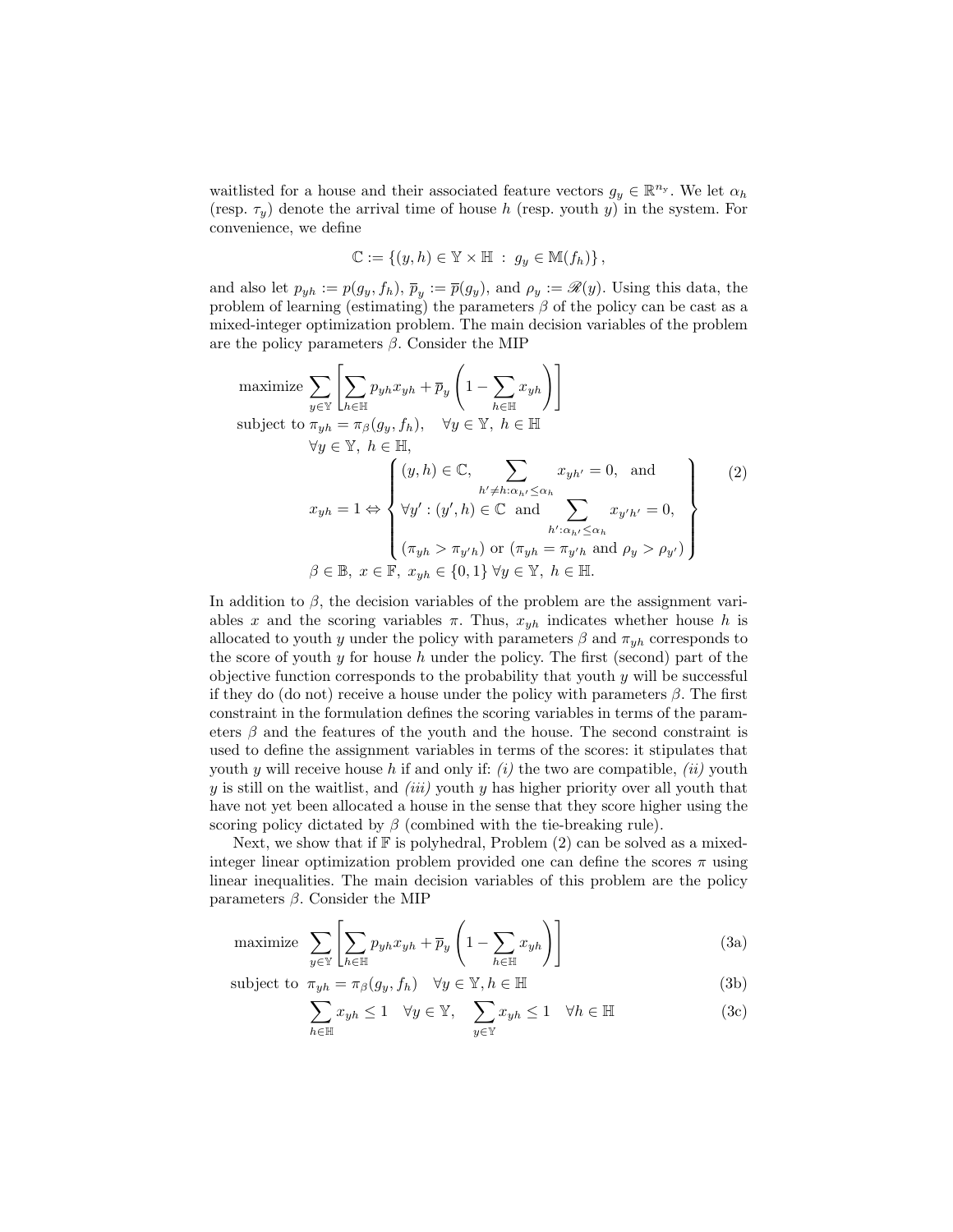$$
z_{yh} = \sum_{h' \in \mathbb{H} \setminus \{h\}} \mathcal{I}(\alpha_{h'} \le \alpha_h) x_{yh'} \quad \forall y \in \mathbb{Y}, h \in \mathbb{H}
$$
 (3d)

$$
\pi_{yh} - \pi_{y'h} = v_{yy'h}^+ - v_{yy'h}^- \quad \forall y, y' \in \mathbb{Y}, h \in \mathbb{H}
$$
\n(3e)

$$
v_{yy'h}^+ \le M u_{yy'h} \quad \forall y, y' \in \mathbb{Y}, h \in \mathbb{H}
$$
\n(3f)

$$
v_{yy'h}^- \le M(1 - u_{yy'h}) \quad \forall y, y' \in \mathbb{Y}, h \in \mathbb{H}
$$
\n(3g)

$$
v_{yy'h}^+ + v_{yy'h}^- \ge \epsilon (1 - u_{yy'h}) \quad \forall y, y' \in \mathbb{Y}, h \in \mathbb{H} \; : \; \rho_y > \rho_{y'} \quad \text{(3h)}
$$

$$
v_{yy'h}^+ + v_{yy'h}^- \ge \epsilon u_{yy'h} \quad \forall y, y' \in \mathbb{Y}, h \in \mathbb{H} \; : \; \rho_{y'} > \rho_y \tag{3i}
$$

$$
x_{yh} \le u_{yy'h} + z_{y'h} \quad \forall y, y' \in \mathbb{Y}, h \in \mathbb{H}
$$
\n(3j)

$$
1 - z_{yh} \le \sum_{y': (y',h) \in \mathbb{C}} x_{y'h} \quad \forall (y,h) \in \mathbb{C}
$$
 (3k)

$$
x_{yh} = 0 \quad \forall y \in \mathbb{Y}, h \in \mathbb{H} \; : \; (y, h) \notin \mathbb{C}
$$
 (31)

$$
x \in \mathbb{F} \tag{3m}
$$

$$
v_{yy'h}^+, v_{yy'h}^- \ge 0, u_{yy'h} \in \{0, 1\}, \quad \forall y, y' \in \mathbb{Y}, h \in \mathbb{H}
$$
 (3n)

$$
x_{yh}, z_{yh} \in \{0, 1\} \quad \forall y \in \mathbb{Y}, h \in \mathbb{H}.\tag{30}
$$

In addition to the policy parameters  $\beta$ , the score variables  $\pi$  and assignment variables x, Problem (3) employs several auxiliary variables  $(z, v^+, v^-, \text{ and } u)$ that are used to uniquely define the assignment variables x based on the scores  $\pi$ . The variables z indicate whether a youth is still waiting at the time a house arrives:  $z_{yh} = 1$  if and only if youth y has been allocated a house on or before time  $\alpha_h$ . The non-negative variables  $v_{yy'h}^+$  and  $v_{yy'h}^-$  denote the positive and negative parts of  $\pi_{yh} - \pi_{y'h}$ . Finally, the variables u are prioritization variables:  $u_{yy'h} = 1$  if and only if either youth y has a higher score than youth y' for house h (i.e.,  $\pi_{yh} > \pi_{y'h}$ ) or they have the same score but youth y has priority due to tie-breaking (i.e.,  $\pi_{yh} = \pi_{y'h}$  and  $\rho_y > \rho_{y'}$ ).

Problems (2) and (3) share the same objective function. An interpretation of the constraints in Problem (3) is as follows. Constraint (3b) is used to define the variables  $\pi_{uh}$ . Constraints (3c) are classical matching constraints. Constraint  $(3d)$  is used to define the variables z. Constraints  $(3e)-(3i)$  are used to define the prioritization variables u in term of the scores  $\pi$ : constraint (3e) defines  $v_{yh}^+$  and  $v_{yh}^-$  as the positive and negative parts of  $\pi_{yh} - \pi_{y'h}$ , respectively. Constraints (3f) and (3g) stipulate that  $u_{yy'h}$  must be 1 if  $\pi_{yh} > \pi_{y'h}$  and must be 0 if  $\pi_{yh} < \pi_{y'h}$ . Constraints (3h) and (3i) ensure that if  $\pi_{yh}$  and  $\pi_{y'h}$  are equal then  $u_{yy'h} = 1$  if and only if  $\rho_y > \rho_{y'}$ . Constraint (3j) stipulates that youth y cannot receive house h if there is another youth  $y'$  that is still waiting for a house and that has priority for house  $h$  over  $y$ . Constraint (3k) ensures that if a youth that is compatible with a house has not been served at the time a house arrives, then the house must be assigned to a compatible youth. Finally, constraint (3l) ensures that youth are only assigned houses they are eligible for.

If the scoring variables  $\pi$  can be defined in terms of the policy parameters  $\beta$ (constraint (3b)) using integer linear constraints, then Problem (3) is an MILP.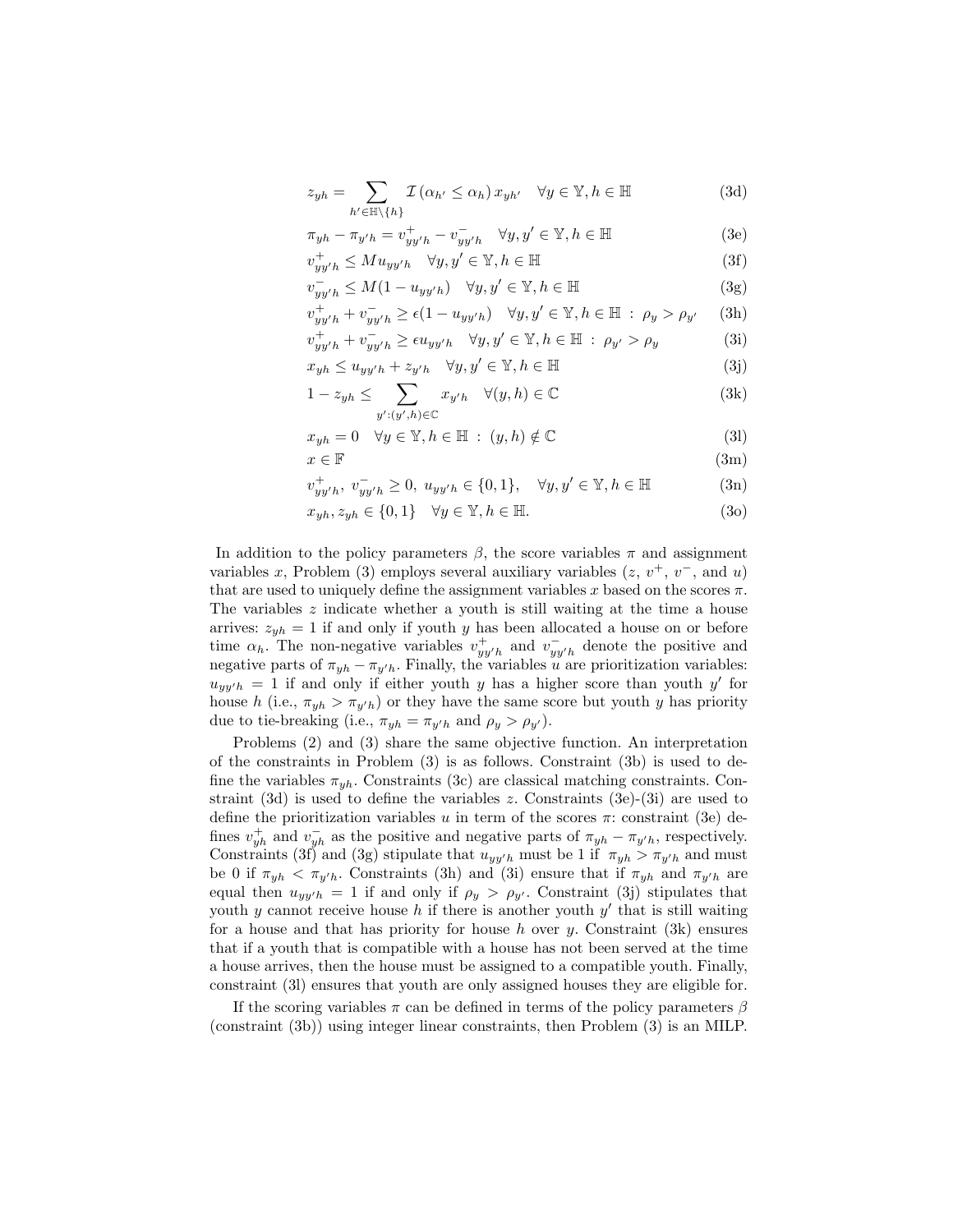#### 3.2 Expressing the Policy Values using Integer Linear Constraints

We now show that for all the interpretable policies from Section 2.3, the scoring variables  $\pi$  can be defined using finitely many integer linear constraints, implying that Problem  $(3)$  reduces to a mixed-integer linear program if  $\mathbb F$  is polyhedral.

Example 5 (Linear Scoring Policies). In the case of the linear policies (Example 1), constraint (3b) is equivalent to

$$
\pi_{yh} = \beta^{\top} (g_y, f_h) \quad \forall y \in \mathbb{Y}, \ h \in \mathbb{H}.
$$
 (4)

To increase interpretability, one may impose a limit  $K$  on the number of features employed in the policy by letting

$$
\mathbb{B} = \left\{\beta \in \mathbb{R}^n : \exists \kappa \in \{0,1\}^n \text{ with } \sum_{i=1}^n \kappa_i \leq K, |\beta_i| \leq \kappa_i, i = 1,\ldots,n\right\},\
$$

where  $\kappa_i = 1$  if and only if the *i*th feature is employed.

Example 6 (Decision-Tree-Based Scoring Policies). For decision-tree-based scoring policies (Example 2), constraint (3b) is equivalent to

$$
\pi_{yh} = \sum_{\ell \in \mathbb{L}} z_{\ell} x_{yh\ell} \quad \forall y \in \mathbb{Y}, \ h \in \mathbb{H}, \tag{5}
$$

where  $\mathbb L$  denotes the set of all leafs in the tree, the variables x are leaf assignment variables such that  $x_{yh\ell} = 1$  if and only if the feature vectors of youth y and house h belong to leaf  $\ell$ , and z are score variables such that  $z_{\ell}$  corresponds to the score assigned to leaf  $\ell$ . The above constraint is bilinear but can be linearized using standard techniques. Next, we illustrate that the leaf assignment variables can be defined using a system of integer linear inequalities.

Let  $\mathbb{I}_c$  and  $\mathbb{I}_q$  denote the sets of all categorical and quantitative features (of both the youth and the houses), respectively. Also, let  $\mathbb{I} := \mathbb{I}_{c} \cup \mathbb{I}_{q}$ . Denote with  $d_{uhi}$  the value attained by the *i*th feature of the pair  $(y, h)$  and for  $i \in \mathbb{I}_c$  let  $\mathbb{S}_i$ collect the possible levels attainable by feature  $i$ . Finally, let  $V$  denote the set of all branching nodes in the tree and for  $\nu \in \mathbb{V}$ , let  $\mathbb{L}^{r}(\nu)$  (resp.  $\mathbb{L}^{1}(\nu)$ ) denote all the leaf nodes that lie to the right (resp. left) of node  $\nu$ . Consider the system

$$
\sum_{i \in \mathbb{I}} p_{\nu i} = 1 \quad \forall \nu \in \mathbb{V} \tag{6a}
$$

$$
q_{\nu} - \sum_{i \in \mathbb{I}_q} p_{\nu i} d_{yhi} = g_{yh\nu}^+ - g_{yh\nu}^- \quad \forall \nu \in \mathbb{V}, \ y \in \mathbb{Y}, \ h \in \mathbb{H}
$$
 (6b)

$$
g_{y h\nu}^{+} \leq M w_{y h\nu}^{q} \quad \forall \nu \in \mathbb{V}, \ y \in \mathbb{Y}, \ h \in \mathbb{H}
$$
 (6c)

$$
g_{y h\nu}^{-} \leq M(1 - w_{y h\nu}^{q}) \quad \forall \nu \in \mathbb{V}, \ y \in \mathbb{Y}, \ h \in \mathbb{H}
$$
\n
$$
(6d)
$$

$$
g_{y h \nu}^{+} + g_{y h \nu}^{-} \ge \epsilon (1 - w_{y h \nu}^{q}) \quad \forall \nu \in \mathbb{V}, \ y \in \mathbb{Y}, \ h \in \mathbb{H}
$$
 (6e)

$$
x_{yh\ell} \le 1 - w_{yh\nu}^q + \sum_{i \in \mathbb{I}_c} p_{\nu i} \quad \forall \nu \in \mathbb{V}, \ y \in \mathbb{Y}, \ h \in \mathbb{H}, \ \ell \in \mathbb{L}^r(\nu) \tag{6f}
$$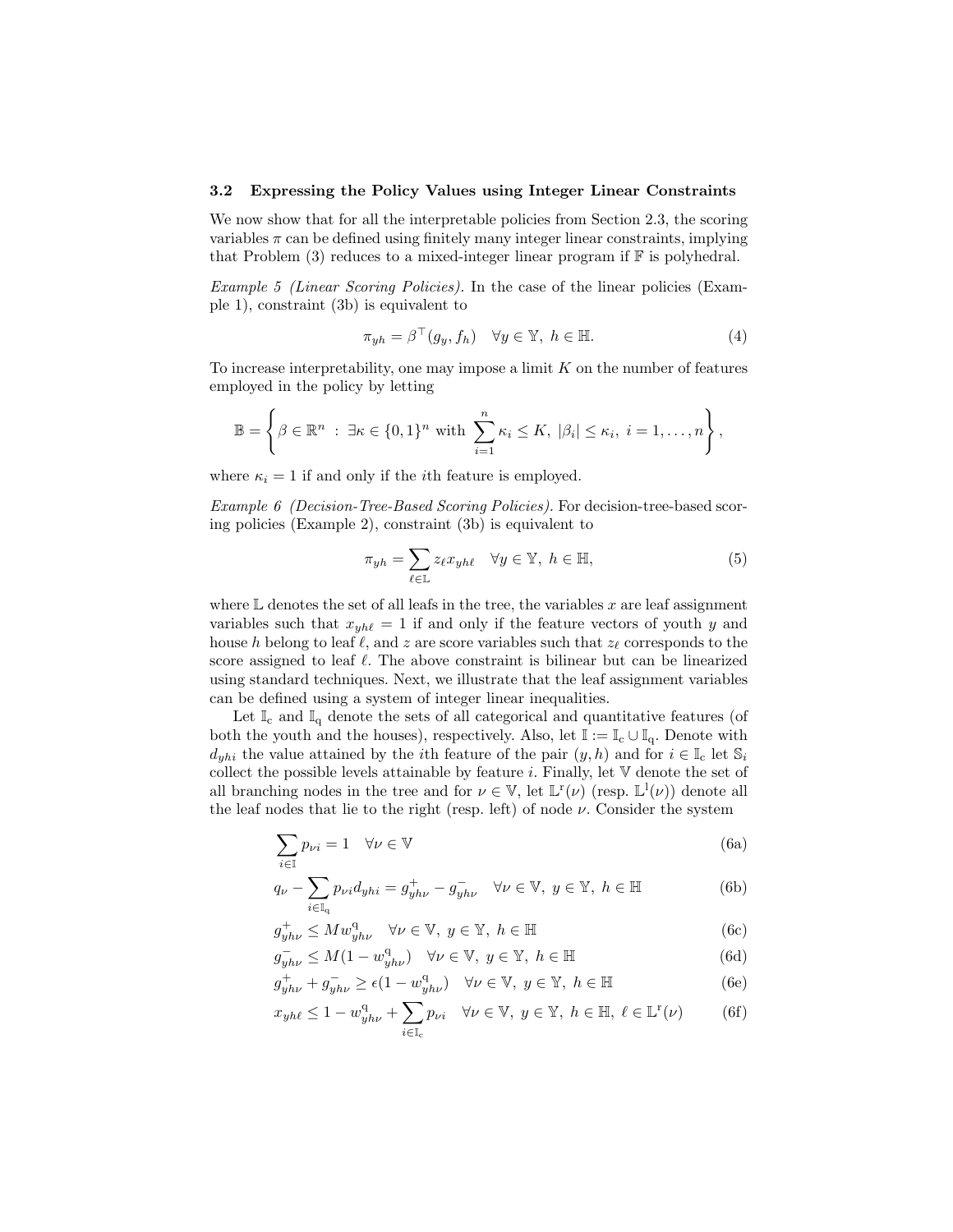$$
x_{yh\ell} \le w_{yh\nu}^q + \sum_{i \in \mathbb{I}_c} p_{\nu i} \quad \forall \nu \in \mathbb{V}, \ y \in \mathbb{Y}, \ h \in \mathbb{H}, \ \ell \in \mathbb{L}^1(\nu) \tag{6g}
$$

$$
s_{\nu ik} \le p_{\nu i} \quad \forall \nu \in \mathbb{V}, \ i \in \mathbb{I}_c, \ k \in \mathbb{S}_i \tag{6h}
$$

$$
w_{y h \nu}^{\mathbf{c}} = \sum_{i \in \mathbb{I}_{c}} \sum_{k \in \mathbb{S}_{i}} s_{v i k} \mathcal{I}\left(d_{y h i} = k\right) \quad \forall \nu \in \mathbb{V}, \ y \in \mathbb{Y}, \ h \in \mathbb{H} \tag{6i}
$$

$$
x_{yh\ell} \le w_{yh\nu}^c + \sum_{i \in \mathbb{I}_q} p_{\nu i} \quad \forall \nu \in \mathbb{V}, \ y \in \mathbb{Y}, \ h \in \mathbb{H}, \ \ell \in \mathbb{L}^r(\nu) \tag{6j}
$$

$$
x_{yh\ell} \le 1 - w_{yh\nu}^c + \sum_{i \in \mathbb{I}_q} p_{\nu i} \quad \forall \nu \in \mathbb{V}, \ y \in \mathbb{Y}, \ h \in \mathbb{H}, \ \ell \in \mathbb{L}^1(\nu) \tag{6k}
$$

$$
\sum_{\ell \in \mathbb{L}} x_{yh\ell} = 1 \quad \forall y \in \mathbb{Y}, \ h \in \mathbb{H}
$$
 (61)

in variables  $q_{\nu} \in \mathbb{R}$ ,  $g_{y h \nu}^+$ ,  $g_{y h \nu}^- \in \mathbb{R}_+$ , and  $x_{y h \ell}$ ,  $p_{\nu i}$ ,  $w_{y h \nu}^q$ ,  $w_{y h \nu}^c$ ,  $s_{\nu i k} \in \{0, 1\}$ for all  $y \in \mathbb{Y}$ ,  $h \in \mathbb{H}$ ,  $\ell \in \mathbb{L}$ ,  $\nu \in \mathbb{V}$ ,  $i \in \mathbb{I}$ ,  $k \in \mathbb{S}_i$ .

An interpretation of the variables is as follows. The variables  $p$  indicate the feature that we branch on at each node. Thus,  $p_{\nu i} = 1$  if and only if we branch on feature *i* at node *v*. The variables  $q_{\nu}, g_{y h\nu}^{+}, g_{y h\nu}^{-}$ , and  $w_{y h\nu}^{q}$  are used to bound  $x_{uh\ell}$  based on the branching decisions at each node  $\nu$ , whenever branching is performed on a *quantitative* feature at that node. The variable  $q_{\nu}$  corresponds to the cut-off value at node  $\nu$ . The variables  $g_{y h\nu}^{+}$  and  $g_{y h\nu}^{-}$  represent the positive and negative parts of  $q_{\nu}-\sum_{i\in\mathbb{I}_q} p_{\nu i}d_{yhi}$ , respectively. Whenever branching occurs on a quantitative feature, the variable  $w_{y h\nu}^q$  will equal 1 if and only if  $q_{\nu} \ge$  $\sum_{i\in\mathbb{I}_q} p_{\nu i}d_{yhi}$ , in which case the data point  $(y,h)$  must go left in the branch. The variables  $w_{y h\nu}^c$  and  $s_{\nu i k}$  are used to bound  $x_{y h\ell}$  based on the branching decisions at each node  $\nu$ , whenever branching is performed on a *categorical* feature at that node. Whenever we branch on categorical feature  $i \in \mathbb{I}_c$  at node  $\nu$ , the variable  $s_{vik}$  equals 1 if and only if the points such that  $d_{yhi} = k$  must go left in the branch. If we do not branch on feature i, then the variable  $s_{\nu i k}$  will equal zero. The variable  $w_{gh\nu}^c$  will equal 1 if and only if we branch on a categorical feature at node  $\nu$  and data point  $(y, h)$  must go left at the node.

An interpretation of the constraints is as follows. Constraint (6a) ensures that only one variable is branched on at each node. Constraints (6b)-(6g) are used to bound  $x_{uh\ell}$  based on the branching decisions at each node  $\nu$ , whenever branching is performed on a quantitative feature at that node. Constraints (6b)-(6e) are used to define  $w_{y h \nu}^{\mathbf{q}}$  to equal 1 if and only if  $q_{\nu} \geq \sum_{i \in \mathbb{I}_q} p_{\nu i} d_{y h i}$ . Constraint (6f) stipulates that if we branch on a quantitative feature at node  $\nu$  and data point  $(y, h)$  goes left at the node (i.e.,  $w_{y h\nu}^{\mathbf{q}} = 1$ ), then the data point cannot reach any leaf node that lies to the right of the node. Constraint (6g) is symmetric to (6f) for the case when the data point goes right at the node. Constraints (6h)-(6k) are used to bound  $x_{uh\ell}$  based on the branching decisions at each node  $\nu$ , whenever branching is performed on a categorical feature at that node. Constraint (6h) stipulates that if we do not branch on feature i at node  $\nu$ , then  $s_{\nu i k} = 0$ . Constraint (6i) is used to define  $w_{y h\nu}^c$  such that it is equal to 1 if and only if we branch on a particular feature  $i$ , the value attained for that feature by data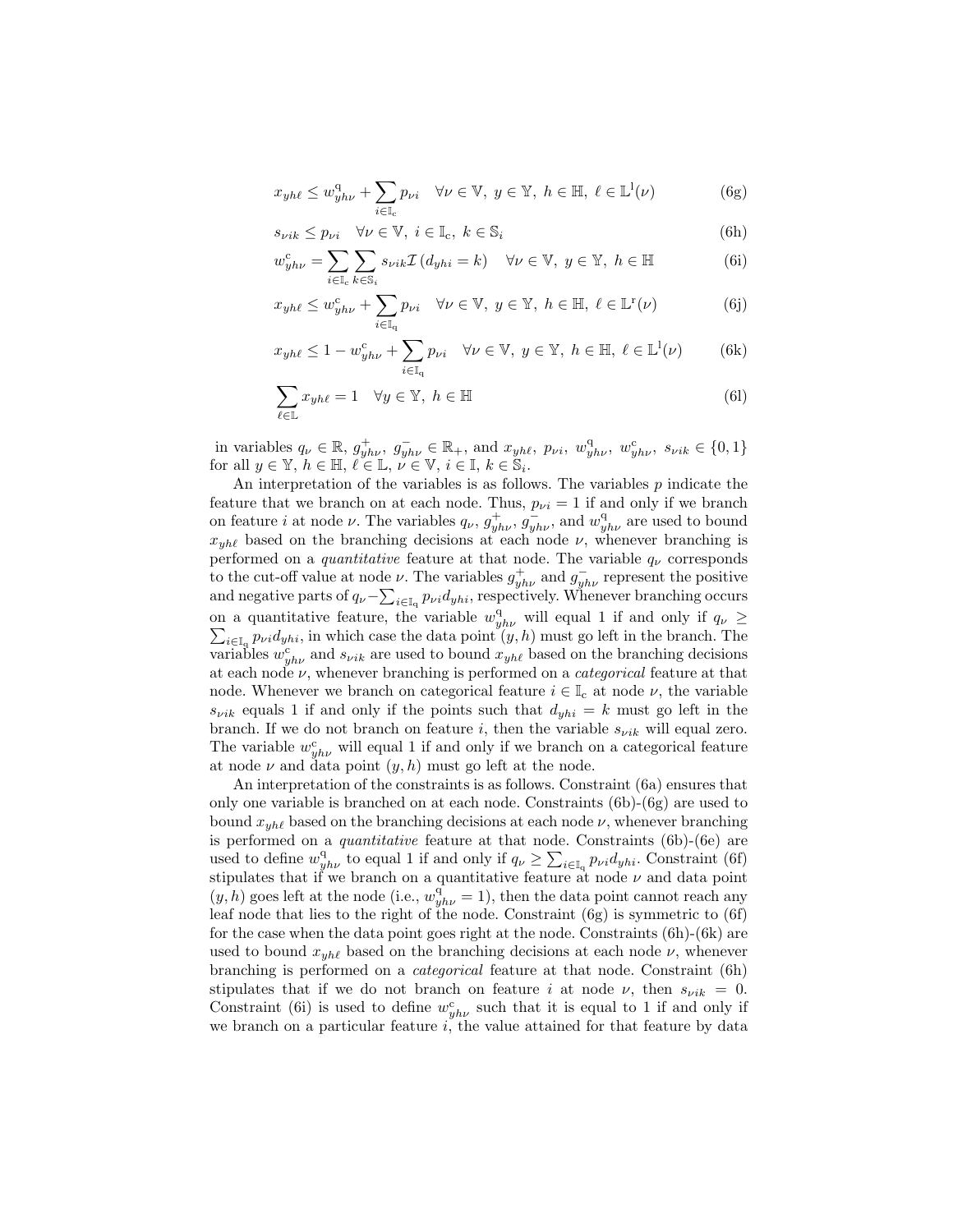point  $(y, h)$  is k and data points with feature value k are assigned to the left branch of the node. Constraints  $(6<sub>i</sub>)$  and  $(6<sub>k</sub>)$  mirror constraints  $(6<sub>f</sub>)$  and  $(6<sub>g</sub>)$ , respectively, for the case of categorical features.

Example 7 (Decision-Tree-Based Policies enhanced with Linear Branching). For decision-tree-based policies enhanced with linear branching (Example 3), constraint (3b) can be expressed in terms of linear inequalities using a variant of the formulation from Example 6. Specifically, one can convert the dataset to have only quantitative features using one hot encoding and subsequently enforce constraints (5) and (6b)-(6g) to achieve the desired model.

Example 8 (Decision-Tree-Based Policies enhanced with Linear Leafing). For decision-tree-based policies enhanced with linear leafing (Example 4), constraint (3b) can be expressed in terms of linear inequalities using a variant of the formulation from Example 6 by replacing constraint (5) with

$$
\pi_{yh} = \sum_{\ell \in \mathbb{L}} [\beta_{y,\ell}^{\top} g_y + \beta_{h,\ell}^{\top} f_h] x_{yh\ell} \quad \forall y \in \mathbb{Y}, \ h \in \mathbb{H}.
$$
 (7)

## 4 Approximate Solution Approach

Albeit exact, the data-driven MIP (3) scales with the number of youth and houses in the system. In this section, we propose an approximate solution approach that generalizes the one from [2] to decision-tree-based policies, see Examples 1-4. Consider the following relaxation of Problem (3).

maximize 
$$
\sum_{y \in \mathbb{Y}} \left[ \sum_{h \in \mathbb{H}} p_{yh} x_{yh} + \overline{p}_y \left( 1 - \sum_{h \in \mathbb{H}} x_{yh} \right) \right]
$$
  
subject to 
$$
\sum_{h \in \mathbb{H}} x_{yh} \le 1 \quad \forall y \in \mathbb{Y}, \quad \sum_{y \in \mathbb{Y}} x_{yh} \le 1 \quad \forall h \in \mathbb{H}
$$

$$
x_{yh} = 0 \quad \forall y \in \mathbb{Y}, \ h \in \mathbb{H} \ : (y, h) \notin \mathbb{C}
$$

$$
x \in \mathbb{F}, \ x_{yh} \ge 0 \quad \forall y \in \mathbb{Y}, \ h \in \mathbb{H}
$$

$$
(8)
$$

Contrary to Problem (3) in which the matching is guided by the policy with parameters  $\beta$ , this formulation allows for arbitrary matches and integrality constraints on x are relaxed so that  $x_{uh}$  can be interpreted as the probability that house  $h$  is offered to youth  $y$ . Thus, the optimal policy from  $(9)$  is *anticipative* and not implementable in practice. Next, we propose a method that leverages formulation (8) to design an implementable policy. For convenience, we assume that the set of fair matchings is expressible as  $\mathbb{F} := \{x : Ax \leq b\}$  for some matrix A and vector b. Moreover, we let  $\lambda$  denote the vector of optimal dual multipliers of the fairness constraints in (8). We define the quantity  $C_{yh} := p_{yh} - \overline{p}_y - (\lambda^{\top} A)_{(y,h)}$ and propose to learn  $\beta$  to approximate  $C_{yh}$  using  $\pi_{yh}$ , the score for this match. This problem is expressible as

minimize 
$$
\left\{ \sum_{y \in \mathbb{Y}} \sum_{h \in \mathbb{H}} |C_{yh} - \pi_{yh}| : \text{Constraint (3b)} \right\}.
$$
 (9)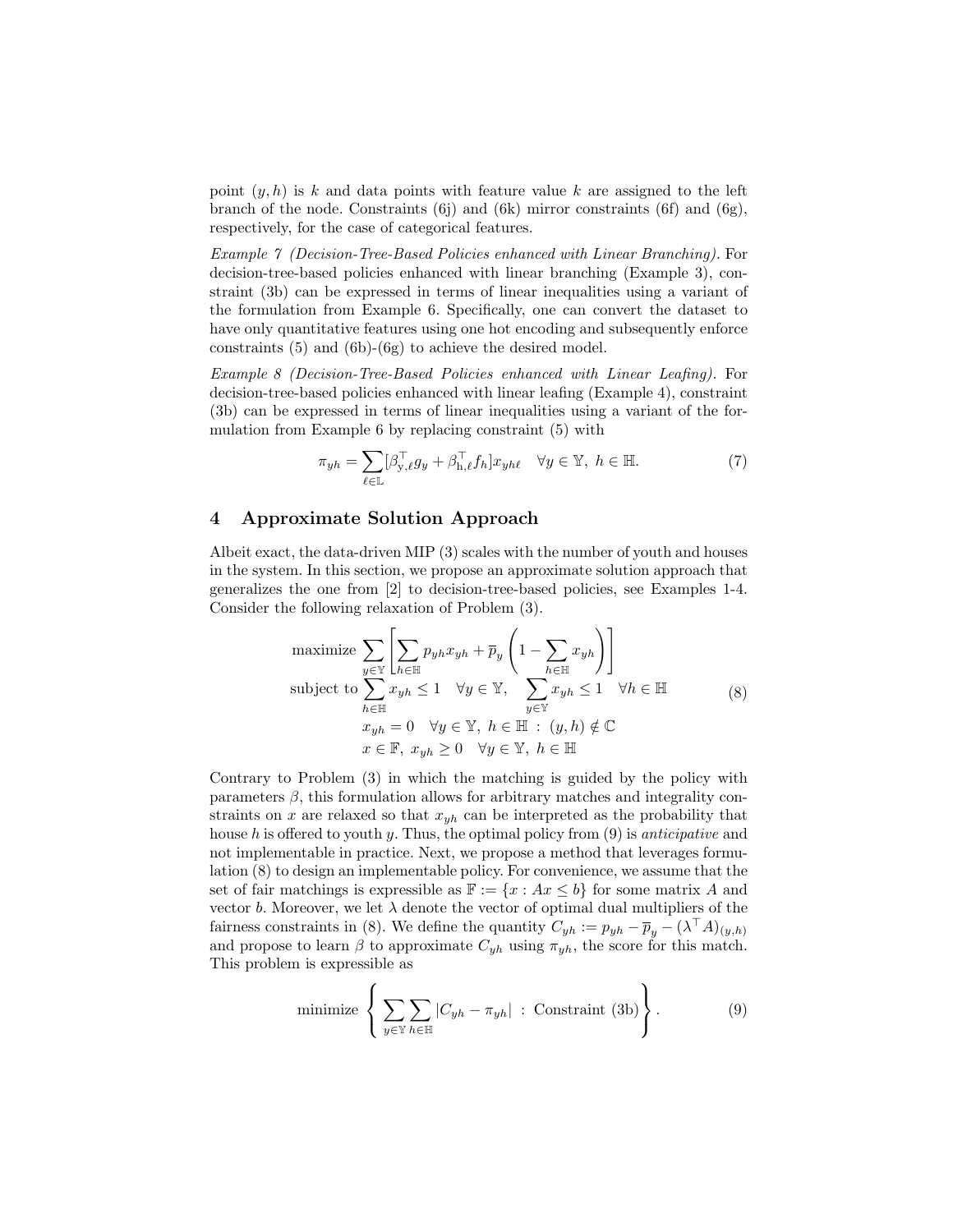Problem (9) admits an intuitive interpretation. In the absence of fairness constraints, the policy should rank youth according to their probabilities of success. In the presence of fairness constraints, the policy should rank youth to maximize the probability of success while penalizing violations of the fairness constraints. An estimate of the cost at which violating the fairness constraints is not beneficial can be obtained by using the optimal dual multipliers  $\lambda$ . As discussed in Section 3.2, for all interpretable policies proposed in Section 2.3, constraint (3b) is equivalent to a finite set of linear inequality constraints involving binary variables. Thus, Problem (9) is equivalent to an MILP (an LP for the case of linear policies). Problem (9) is significantly more tractable than (3). While it can still be challenging to solve for large datasets, in the case of tree-based policies (Examples 2–4), it presents an attractive decomposable structure amenable to Bender's decomposition. Thus, x, z, and  $\pi$  are variables of the subproblem and all other variables are decided in the master. Note that integrality constraints in the subproblem may be relaxed to yield an equivalent problem.

## 5 Numerical Study

We showcase the performance of our approach to design policies for the U.S. homeless youth. We build interpretable policies that maximize efficiency while ensuring fairness across NST scores (see Introduction) and across races, in turn. We use real-world data (10,922 homeless youth and 3474 housing resources) from the HMIS database obtained from Ian De Jong as part of a working group called "Youth Homelessness Data, Policy, Research." The dataset includes 54 features for the youth and each house is of one of two types (rapid rehousing (RRH) or permanent supportive housing (PSH)), see [5]. A youth is considered to have a successful outcome if they are housed one year later. We use 80% (20%) of data for training (testing). We use the training set to learn (using CART) the success probabilities that are fed in our models and to identify the five most significant features. We compare our proposed approach to several baselines: (i) the status-quo policy TAY; (ii) random allocation (Random); (iii) the (interpretable) machine learning approaches without fairness from [5] (Linear and Logistic Regression and CART);  $(iv)$  the linear scoring policies with relaxed fairness constraints originally proposed in [2] (Linear RF). To these baselines, we add: (i) Decision-tree-based policies with relaxed fairness constraints (Decision-Tree RF); *(ii)* Decision-tree-based policies with linear leafing (depth 1 and 2) with relaxed fairness constraints (Decision-Tree LL RF);  $(iii)$  Linear scoring policies with (exact) fairness constraints computed using MILP (3) (Linear EF).

Fairness across NST Scores. Motivated by TAY which provides the most supportive resources to the most vulnerable youth, we enforce fairness with respect to NST score: independently of their score, youth should be equally likely to transition to a fair and stable exit. We enforce fairness across two groups which were found to have very different chances to remain homeless in the long run: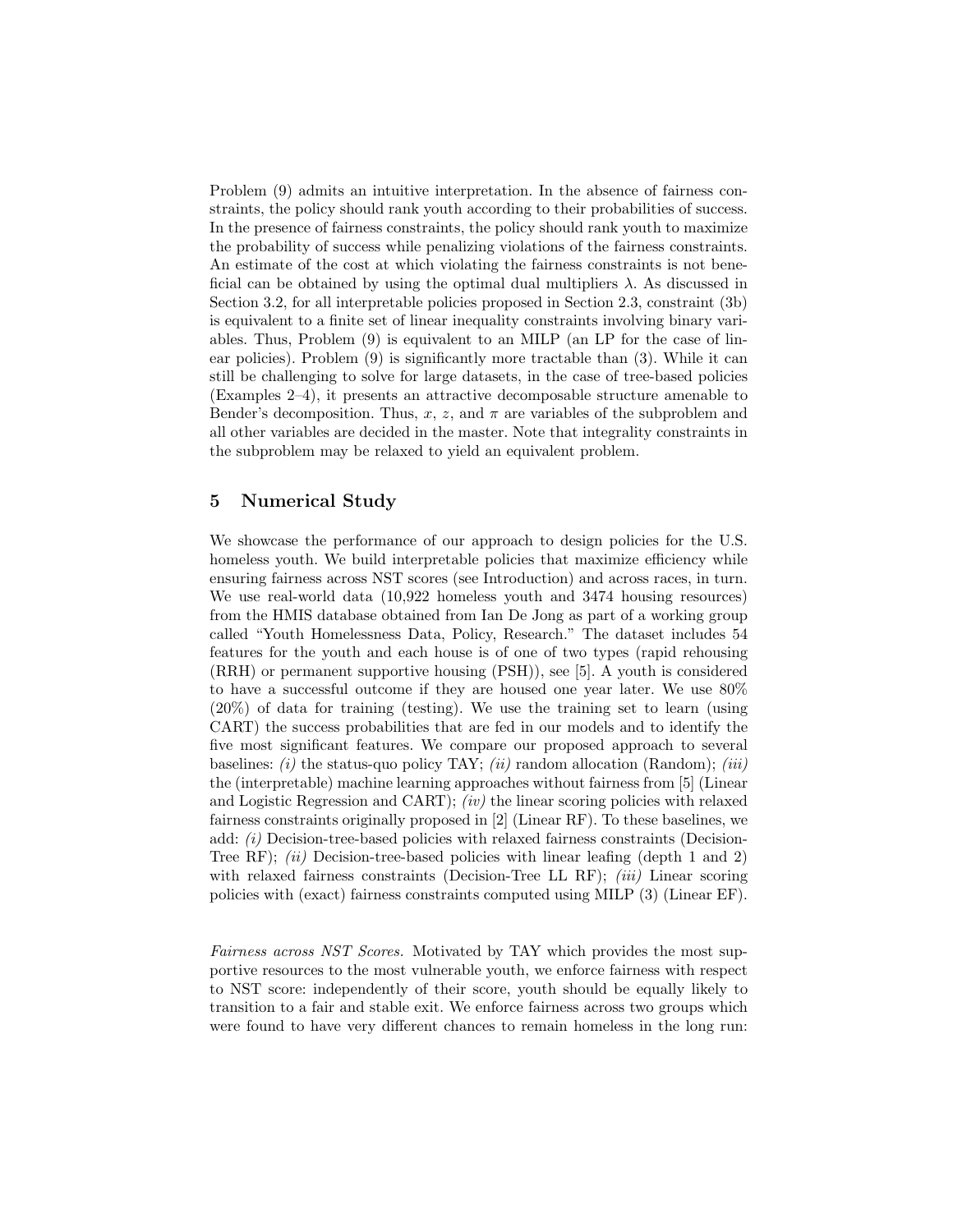

Fig. 1: Success probability across all youth (left) and by vulnerability level (right) when fairness across vulnerability levels is desired.

youth with scores 4-7 and 8+, respectively. Youth with scores below 4 are excluded since they have a higher estimated success probability when not offered housing. Figure 1 shows the success probability of youth under each policy. The baselines TAY, Random, Logistic Regression, and CART are all very unfair: the probability of success for youth with scores  $8+$  is uniformly below 30%, while lower risk youth with scores 4-7 have success probability higher than  $60\%$ . Linear Regression performs considerably better and introducing relaxed fairness constraints (Linear RF) does not yield any improvement. Our proposed policies outperform all benchmarks in terms of fairness and do so at marginal cost to overall efficiency. Figure 2 shows the percentage of each type of house allocated to each group under each policy. The current policy allocates the most resourceintensive resources (PSH) to the highly vulnerable individuals and the RRH resources to individuals scoring 4-7. Our analysis however shows that some high risk individuals can improve their chances of a successful outcome by receiving an RRH resource. Thus, our policies allocate some RRH (resp. PSH) houses to high (resp. low) risk individuals, resulting in policies that *benefit the most vul*nerable youth, see Figures 1 and 2. Lastly, Table 1 shows the runtime required to solve each problem.<sup>4</sup> Exact formulations require more runtime than approximations, and more sophisticated policies require greater runtime. Moreover, there are significant benefits in employing our proposed decomposition approach.

Fairness across Races. Motivated by the desire to avoid racial discrimination, we seek policies that are fair across races. The results are summarized in Figure 3 which shows that the current policy and classical machine learning approaches are unfair, with "Whites" having higher success probability than "Blacks" and "Hispanics." In contrast, our proposed policies, in particular Linear EF outperform significantly the state of the art at marginal cost to overall efficiency.

<sup>4</sup> These experiments were run on a 2.0GHz Intel Core i7 processor machine with 4GB RAM and all optimization problems were solved with Gurobi v7.0.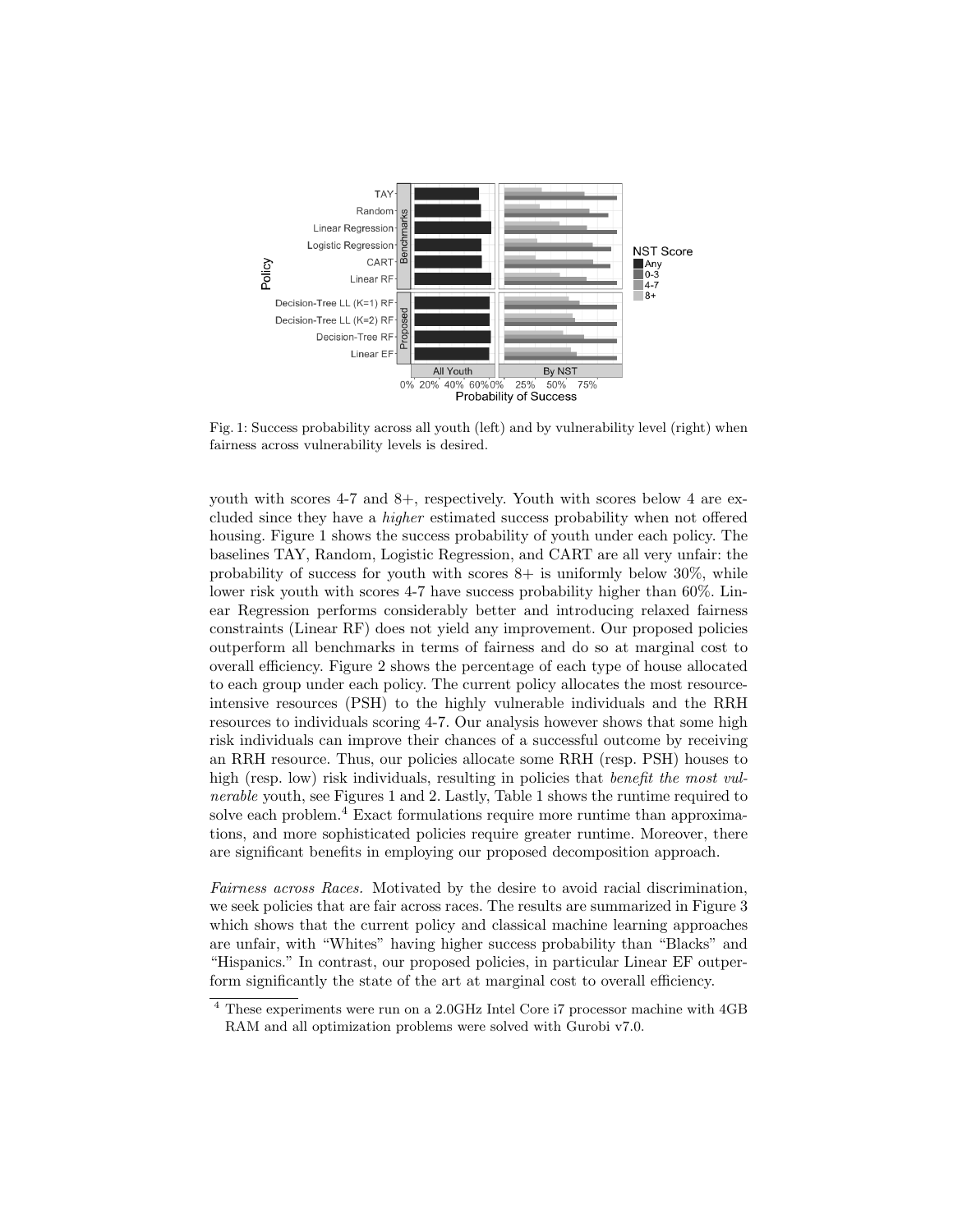

Fig. 2: Housing resources allocated by vulnerability level when fairness across vulnerability levels is desired.

|         |                  |          | Fairness Constraints Type of Policy Decomposition Used Solver Time (Seconds) |
|---------|------------------|----------|------------------------------------------------------------------------------|
| Relaxed | Linear           | N/A      | 932.57                                                                       |
| Relaxed | Decision-Tree    | Yes (No) | 3570.12(7105.11)                                                             |
| Relaxed | Decision-Tree LL | Yes (No) | 9031.32 (14045.45)                                                           |
| Exact   | Linear           |          | 36400.98                                                                     |

Table 1: Solver times for the proposed approaches for solving to optimality when fairness across vulnerability levels is desired.



Fig. 3: Success probability across all youth (left) and by race (right) when fairness across races is desired.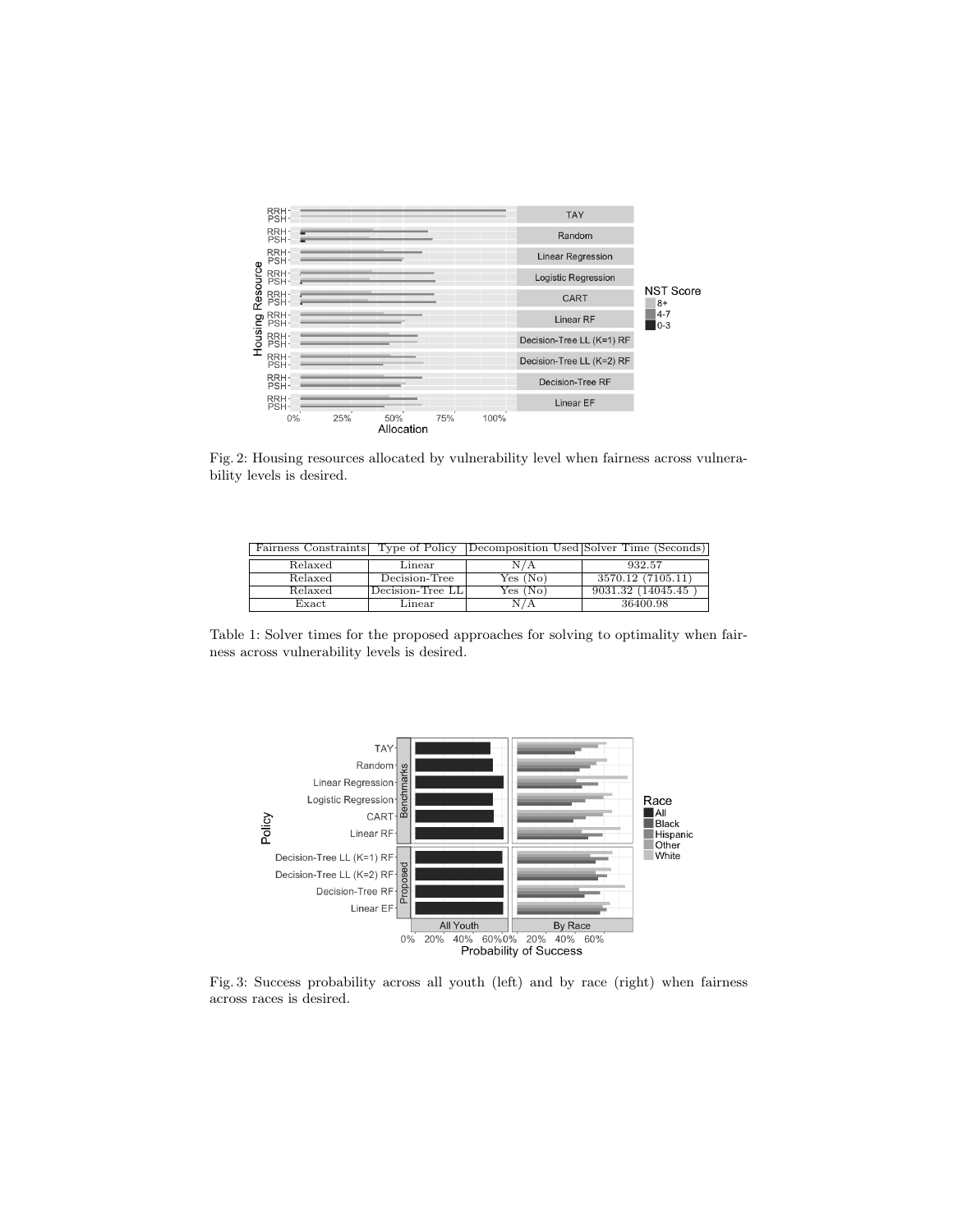## Bibliography

- [1] M. Adamczyk, P. Sankowski, and Q. Zhang. Efficiency of truthful and symmetric mechanisms in one-sided matching. In *International Symposium* on Algorithmic Game Theory, pages 13–24. Springer, 2014.
- [2] D. Bertsimas, V. F. Farias, and N. Trichakis. Fairness, efficiency, and flexibility in organ allocation for kidney transplantation. Operations Research, 61(1):73–87, 2013.
- [3] D. Bertsimas, A. King, and R. Mazumder. Best subset selection via a modern optimization lens. The Annals of Statistics, 44(2):813–852, 2016.
- [4] N. Buchbinder, K. Jain, and J. Naor. Online primal-dual algorithms for maximizing ad-auctions revenue. Algorithms–ESA 2007, pages 253–264, 2007.
- [5] H. Chan, E. Rice, P. Vayanos, M. Tambe, and M. Morton. Evidence from the past: Ai decision aids to improve housing systems for homeless youth. In AAAI 2017 Fall Symposium Series, 2017.
- [6] Z. Che, S. Purushotham, R. Khemani, and Y. Liu. Interpretable deep models for icu outcome prediction. In AMIA Annual Symposium Proceedings, volume 2016, page 371. American Medical Informatics Association, 2016.
- [7] N. R. Devanur, K. Jain, B. Sivan, and C. A. Wilkens. Near optimal online algorithms and fast approximation algorithms for resource allocation problems. In Proceedings of the 12th ACM conference on Electronic commerce, pages 29–38. ACM, 2011.
- [8] S. Dughmi and A. Ghosh. Truthful assignment without money. In Proceedings of the 11th ACM conference on Electronic commerce, pages 325–334. ACM, 2010.
- [9] Housing and Urban Development (HUD). Coordinated Entry Policy Brief. https://www.hudexchange.info/resources/documents/ Coordinated-Entry-Policy-Brief.pdf, 2015.
- [10] L.-T. Huang, M. M. Gromiha, and S.-Y. Ho. iptree-stab: interpretable decision tree based method for predicting protein stability changes upon mutations. Bioinformatics, 23(10):1292–1293, 2007.
- [11] N. Kong, A. J. Schaefer, B. Hunsaker, and M. S. Roberts. Maximizing the efficiency of the U.S. liver allocation system through region design. Management Science, 56(12):2111–2122, 2010.
- [12] H. Lakkaraju, S. H. Bach, and L. Jure. Interpretable decision sets: A joint framework for description and prediction. In Proceedings of the 22nd ACM SIGKDD International Conference on Knowledge Discovery and Data Mining, pages 1675–1684. ACM, 2016.
- [13] J. D. Leshno. Dynamic matching in overloaded waiting lists. 2017.
- [14] B. Letham, C. Rudin, T. H. McCormick, and D. Madigan. Interpretable classifiers using rules and bayesian analysis: Building a better stroke prediction model. The Annals of Applied Statistics, 9(3):1350–1371, 2015.